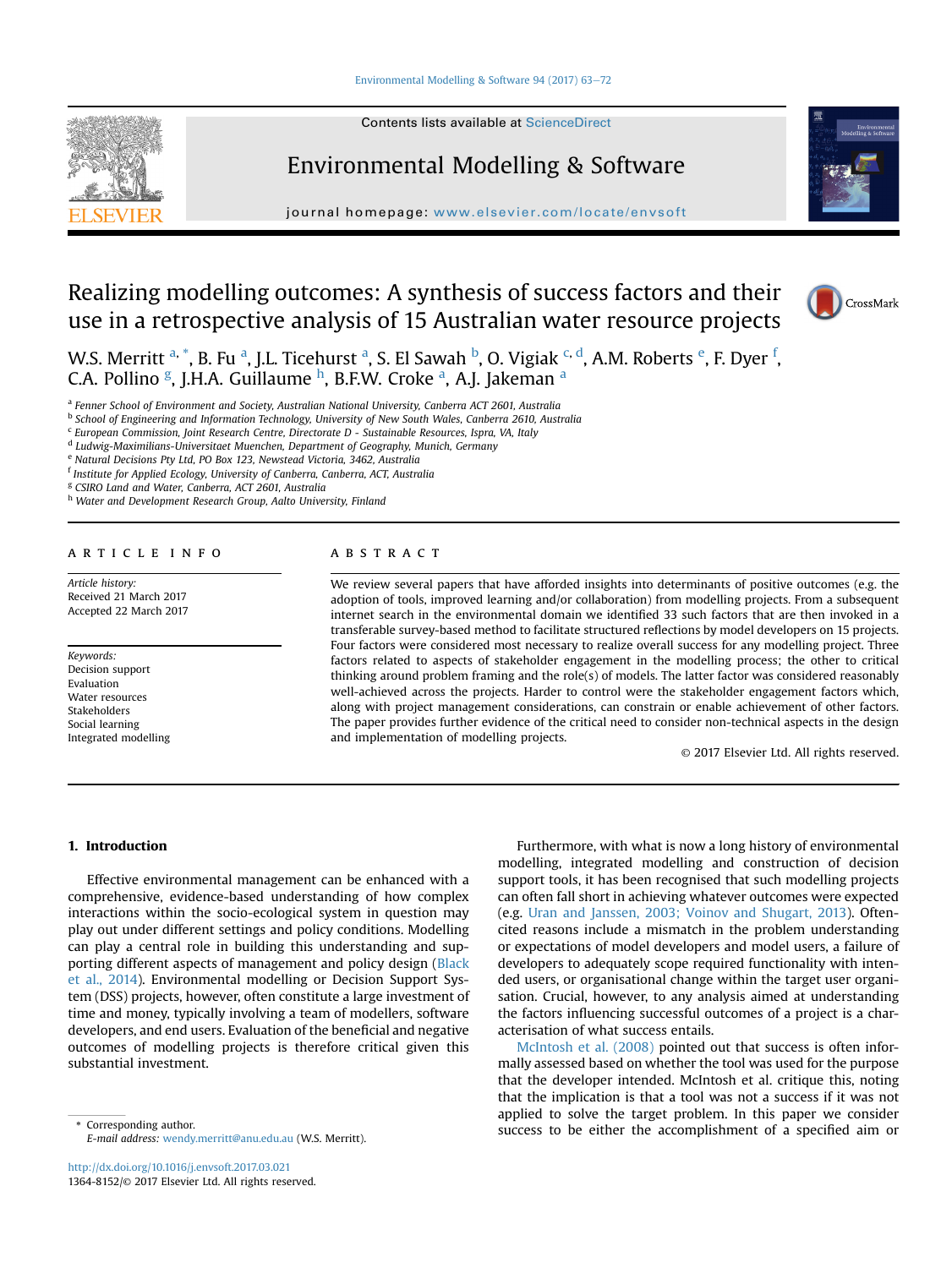purpose (e.g. use of the tool to negotiate aspects of a plan) or an improved learning or collaboration at any of the four levels given by [Huz et al. \(1997\)](#page-8-0): individual (e.g. positive reaction), group (e.g. increased quality of communication), organisational (e.g. performance improvement), and method (e.g. further use). This broader interpretation reflects in part that integrated environmental models and DSS are developed for a range of purposes including prediction ([Guillaume et al., 2015; Robson and Dourdet, 2015\)](#page-8-0), exploration of alternate options through scenario definition and analysis [\(Liu et al., 2008; Maier et al., 2016](#page-8-0)), optimisation ([Szemis](#page-9-0) [et al., 2014; Tsoukalas and Makropoulos, 2015\)](#page-9-0), or development of system understanding or social learning [\(El Sawah et al., 2015;](#page-8-0) [Giordano et al., 2007; Lund and Palmer, 1997; Van der Wal et al.,](#page-8-0) [2016; Videira et al., 2009\)](#page-8-0). Often these models are not intended or designed for use on a routine or regular basis by individuals or organisations. In such cases a narrow definition of success will understate the potential benefits gained from a modelling project, for example, individual or group learnings, or enhanced collaborations and networks gained during the development process. Alternatively the intended routine use may not be achieved but the latter measures of success might be realized.

In the next section we provide a brief overview of methodological approaches used in the environmental modelling, operations research and information systems fields to draw insight into the determinants of project success. We then present a synthesis of factors influencing success of environmental modelling projects. The 33 factors identified form the basis of a structured reflection of 15 water resource modelling projects, for which the survey design and evaluation methods are presented in Section 3. The results in Section [4](#page-3-0) rank the general importance of the 33 success factors before relating achievement (or not) of the factors to the respondents' views on the client and research outcomes of the 15 projects. Key results are discussed in Section [5,](#page-5-0) drawing on any identified barriers and enablers to realizing each factor and relating findings back to the modelling literature.

## 2. Determinants of successful modelling projects

## 2.1. Overview of methodological approaches to identifying 'success' factors

In the fields of integrated assessment and environmental modelling, several collaborative papers have looked at what had been developed in the past, trying to gain insight into why different model-based tools had, or had not been used, and to derive lessons on key modelling challenges and best model practices (e.g. [McIntosh et al., 2011; McIntosh et al., 2008\)](#page-9-0). Other papers have provided in-depth insight into particular case studies or modelling tools [\(El Sawah et al., 2015; Liu et al., 2008; Maciag and Hepting,](#page-8-0) [2008; Poch et al., 2004; Ticehurst, 2008; Uran and Janssen, 2003;](#page-8-0) [Welp, 2001\)](#page-8-0). These case study papers are often retrospective and reflective, although formal elicitation processes and workshops have been used to evaluate outcomes and seek feedback from participants throughout the life of a project [\(Giupponi, 2007;](#page-8-0) [Inman et al., 2011; Matthews et al., 2011](#page-8-0)). Evaluation approaches have included elicitation from model developers or users using formal structured interviews [\(Giupponi, 2007; Matthews et al.,](#page-8-0) [2011; Robinson and Pidd, 1998](#page-8-0)), group discussions including facilitated workshops [\(Matthews et al., 2011; Sieber et al., 2013\)](#page-9-0), and technical evaluations of (for example) functionality and usability of modelling tools [\(Uran and Janssen, 2003](#page-9-0)).

Outside the environmental field, there are valuable studies that have comprehensively assessed factors influencing the failure and success of modelling projects. [Tilanus \(1985\)](#page-9-0) reviewed 58 different cases across a range of project types (e.g. client-oriented, operational-oriented) and sectors (e.g. agriculture, manufacturing, education). The authors interpreted written reports that they had elicited from sector representatives where they self-evaluated the reasons for success and failure for various projects in which they had been involved. [Robinson and Pidd \(1998\)](#page-9-0) conducted formal interviews with 20 modellers and customers to explore the varied measures of success and how the level of success can vary throughout a project. [Monks et al. \(2014\)](#page-9-0) undertook an experimental study to examine the effects of different degrees of stakeholder involvement on the learning outcomes and perceived credibility of the modelling process. To gain insights for the environmental field, [Díez and McIntosh \(2009\)](#page-8-0) reviewed the nonenvironment information systems (IS) literature to characterise organisational outcomes of nine IS life cycle processes  $-$  design, diffusion, adoption, implementation, acceptance, use, evaluation, assessment and continued use  $-$  which they grouped into preimplementation, implementation and post-implementation phases. The authors identified over 250 factors that could influence these processes and attempted to quantitatively assess the influence of each factor.

## 2.2. Synthesis of 'success' factors from environmental modelling literature

For the subsequent analyses in this paper, factors or criteria identified as important for maximising the effectiveness of environmental modelling outputs in supporting activities of policy makers and managers were identified from pertinent journal articles, conference papers, and book chapters. To do this, the Google Scholar database was invoked and searched using combinations of the keywords: "critical success factor", "success", "integrated assessment", "integrated model", and "decision support system." Those documents that related to the field of environmental modelling and that included either informal or empirical evidence about success factors were then considered. An initial list of 37 factors was identified from the environmental literature; this was subsequently reduced to 33 factors as four were considered to overlap in their interpretation with other factors. The 33 factors appear in [Table 1,](#page-2-0) classed into seven groups: project management (PM; 7 factors), project actors (PA; 5 factors), stakeholder engagement (SE; 5 factors), model development (MD; 7 factors), model evaluation (ME; 1 factor), contextual factors (CF; 3 factors) and model use (MU; 3 factors).

## 3. Methods

This section describes the survey-based instrument used, firstly to elicit perceived relative importance of the 'success' factors from the environmental literature, and secondly to retrospectively evaluate 15 water resource modelling projects against the factors. Eleven (the authors of this paper) of the 13 people who were identified as part of the development team of these modelling projects undertook the survey with  $1-5$  respondents per project. Given the time that had elapsed since completion of some projects and personnel changes within some key partner organisations, it was not considered practicable to conduct an equivalent survey with clients and model users for the 15 projects.

#### 3.1. Survey design

The survey was developed in two parts ([Table 2](#page-2-0)). Part 1 collected information on the role of each respondent for all projects relevant to them. It also aimed to elicit an overall assessment by the respondents of how well research outcomes were met for each project and their perceptions on how well the expectations of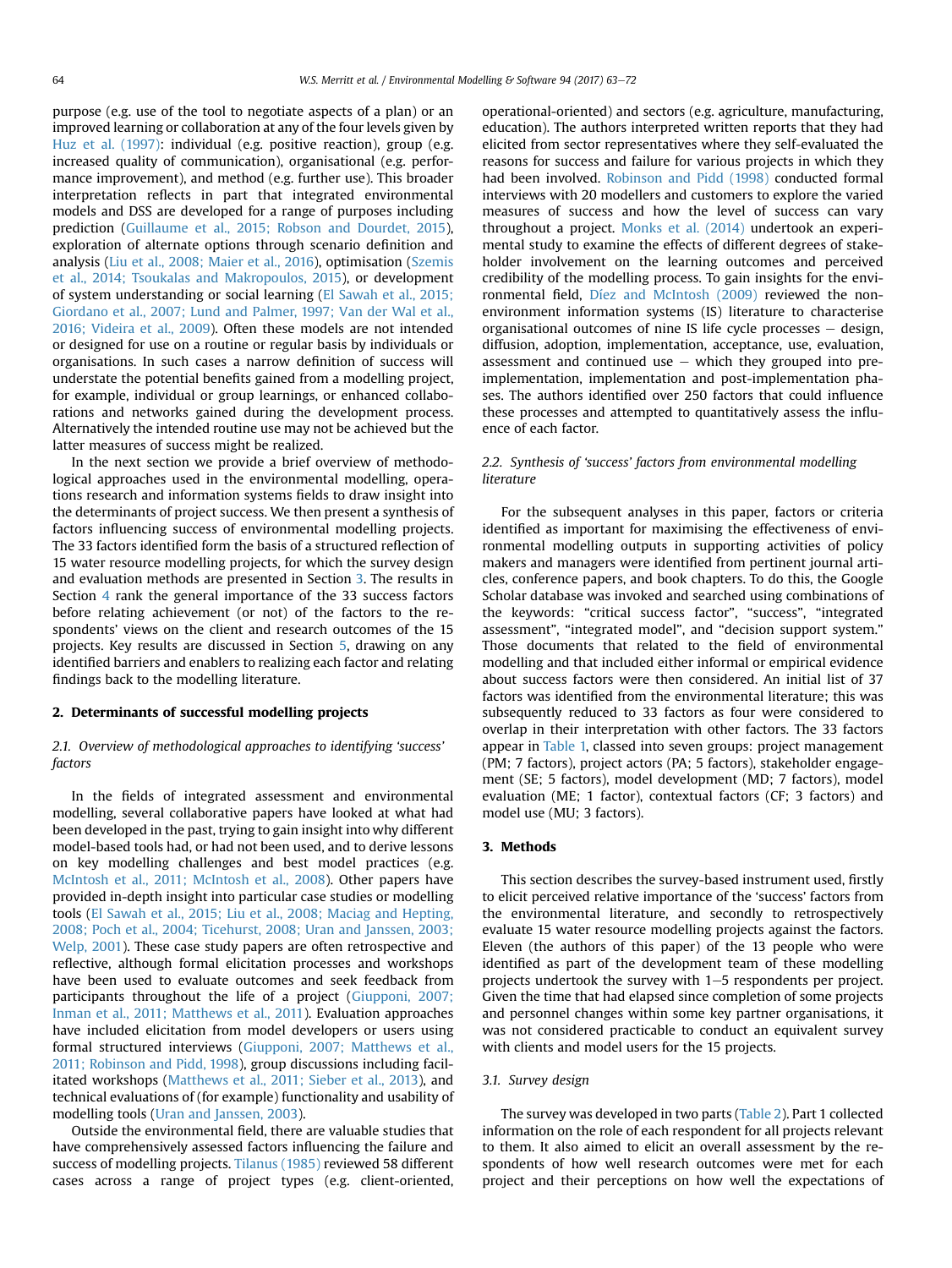#### <span id="page-2-0"></span>Table 1

Success factors from integrated modelling or decision support literature that focuses on environmental or natural resource management issues.

#### ID Description

- Project management (PM)
- PM1 Factor time into the schedule to obtain, prepare and review data [\(van Delden et al., 2011\)](#page-9-0)
- PM2 Clearly define roles and responsibilities of end users, stakeholders and clients at the beginning of model/DSS development [\(Black et al., 2014; McIntosh et al., 2011](#page-8-0))
- PM3 Develop a business plan that explicitly defines tasks, expected costs and outcomes over the lifetime of the product [\(McIntosh et al., 2011](#page-9-0))
- PM4 Create a plan for continuity of the model/DSS support that includes transition from development team to stakeholders and clients for adoption (e.g. maintenance, training, updates) [\(McIntosh et al., 2011\)](#page-9-0)
- PM5 Keep processes and outcomes documented (e.g. stakeholder engagement, model development) ([Balci, 2012\)](#page-8-0)
- PM6 Manage changes in project personnel [\(McIntosh et al., 2011\)](#page-9-0)
- PM7 Allow flexibility to address unexpected changes in goals and priorities [\(Voinov and Bousquet, 2010\)](#page-9-0)
- Project actors (PA)
- PA1 Model/DSS architect(s) who have the technical and communication skills AND the case study understanding required to integrate knowledge and views of different actors into the model design [\(van Delden et al., 2011](#page-9-0))
- PA2 External project champion(s) who can advocate for model development and/or use and who has strong local relationships and knowledge ([Ewing et al., 2000;](#page-8-0) [Ticehurst, 2008; van Delden et al., 2011\)](#page-8-0)<sup>a</sup>
- PA3 Visionary project leader with a strong project/research record and networks in the research and practitioner communities [\(Lerner et al., 2011](#page-8-0))
- PA4 Local scientific knowledge (e.g. researchers, consultants, government or other project partners) ([Ticehurst, 2008\)](#page-9-0)
- PA5 Model development team are perceived as independent actors, especially in highly contentious situations ([Lerner et al., 2011; Voinov and Bousquet, 2010; Voinov](#page-8-0) [and Gaddis, 2008\)](#page-8-0)
- Stakeholder engagement (SE)
- SE1 Sufficient interaction between development team (e.g. researchers, software developers) and end users during the model development process ([Uran and Janssen,](#page-9-0) [2003; van Delden et al., 2011; Volk et al., 2010\)](#page-9-0)
- SE2 Good relationship and trust between development team and end users [\(Robinson and Pidd, 1998; Tilanus, 1985; van Delden et al., 2011\)](#page-9-0)
- SE3 Open and transparent communication among development team and end users [\(Parker et al., 2002](#page-9-0))
- SE4 Use of social science expertise to provide better understanding of the human factors involved in model development ([Kalaugher et al., 2013; McIntosh et al., 2011](#page-8-0))
- SE5 Time taken to obtain stakeholder buy-in from the start and develop a sense of ownership of the model/DSS ([Díez and McIntosh, 2009](#page-8-0))
- Model/DSS development (MD)
- MD1 Effective use of prototypes [\(van Delden et al., 2011](#page-9-0))
- MD2 Use of a professional facilitator during model development or use ([Franco and Montibeller, 2010; Kasemir et al., 2000; Kelly and Merritt, 2011; Voinov and Bousquet,](#page-8-0) [2010](#page-8-0))
- MD3 Use of effective visualisation aids (e.g. graphical user interfaces) that are appropriate for the intended audience [\(Bishop et al., 2008](#page-8-0))
- MD4 Keeping the model/DSS simple; utilize existing models and make arrangements to update over time to incorporate new learnings ([Boschetti et al., 2012\)](#page-8-0) MD5 Use of a well-structured modelling process [\(Liu et al., 2008\)](#page-8-0)
- 
- MD6 Use of web-based technologies to facilitate client and stakeholder access to data, information and models ([Castelletti and Soncini-Sessa, 2004; Voinov and Bousquet,](#page-8-0) [2010](#page-8-0))
- MD7 Critical thinking early during the development process about the problem and the role of modelling in addressing the problem ([Hare, 2011; Liu et al., 2008; Sieber](#page-8-0) [et al., 2013; van Delden et al., 2011; Voinov and Shugart, 2013](#page-8-0))

Model evaluation (ME)

- ME1 Strong focus on calibration, validation, sensitivity analysis and uncertainty analysis ([van Delden et al., 2011](#page-9-0))
- Expectation management (EM)
- EM1 Do not oversell the model by using flashy technologies (e.g. unnecessary graphical user interface or visualization tools) ([McIntosh et al., 2011](#page-9-0))
- EM2 Engage stakeholders in ongoing discussions regarding problem uncertainty and what the model can and cannot do [\(Bellamy et al., 1999; Black et al., 2014; Voinov](#page-8-0) [and Gaddis, 2008\)](#page-8-0)
- Contextual factors (CF)
- CF1 Recognition of historic conflicts, sensitivities, and external issues that may overshadow the development process [\(Black et al., 2014; Voinov and Bousquet, 2010](#page-8-0))
- CF2 Development team is aware of other policy and research initiatives impacting on the case study([Newham et al., 2007](#page-9-0))
- CF3 Flexible and long term funding arrangements ([Newham et al., 2007; Voinov and Bousquet, 2010](#page-9-0))
- Model use (MU)
- MU1 Ensure sufficient time is given for reflecting on the model's results, and their implications to decision making [\(Squires and Renn, 2011\)](#page-9-0)
- MU2 Gain acceptance of modelling methodology before presenting model results [\(Voinov and Gaddis, 2008](#page-9-0))
- MU3 Develop plausible scenarios that stakeholders perceive as useful and relevant [\(Black et al., 2014; Voinov and Gaddis, 2008](#page-8-0))

a This description is compiled from the [van Delden et al. \(2011\)](#page-9-0) definition of the project champion as a 'power user' who actively stimulates uptake of the system in their organisation, and the [Ticehurst \(2008\)](#page-9-0) description of the project champion as a person who is interested in the project and is prepared to promote the project and act as a key local contact.

#### Table 2

Survey questions used to rank the importance of success factors and to structure reflections of model developers on 15 water resource modelling projects in which they were involved.

#### Part 1 (asked for each project in which the respondent participated)

- 1. For this project, please rank your role(s) in delivering the project (if applicable): Model developer, software design, stakeholder engagement, model facilitation, project management, training/capacity building
- 2. Are there other role(s) you performed that were not included in the previous question?
- 3. How well did project outcomes meet the expectations of clients or users? (Poorly, Moderately well, Very well, Not applicable/I don't know)
- 4. How well did project outcomes meet research objectives? (Poorly, Moderately well, Very well, Not applicable/I don't know)

### Part 2 (asked for each factor in Table 1)

5. In general, please identify how important you think that each factor listed below is to achieving 'project success' in environmental DSS or integrated modelling projects (Not important, Case-dependent, Essential, Not applicable/I don't know)

6. Are there factors you consider "essential" or "case-dependent" that are not listed in the previous question?

## Part 2 (asked for each factor in Table 1 and each project in which the respondent participated)

- 7. Who were the instigator(s) for this project? (purely researcher, mainly researcher, client and researcher, mainly client or purely client)
- 8. For this project, how well do you think each factor listed below was realised? (1 not at all; 5 fully realised)
- 9. For this project and each factor, what were the enablers (or barriers) for realising (or failing to) this factor?

10. Are there any other comments that you would like to make with respect to this project?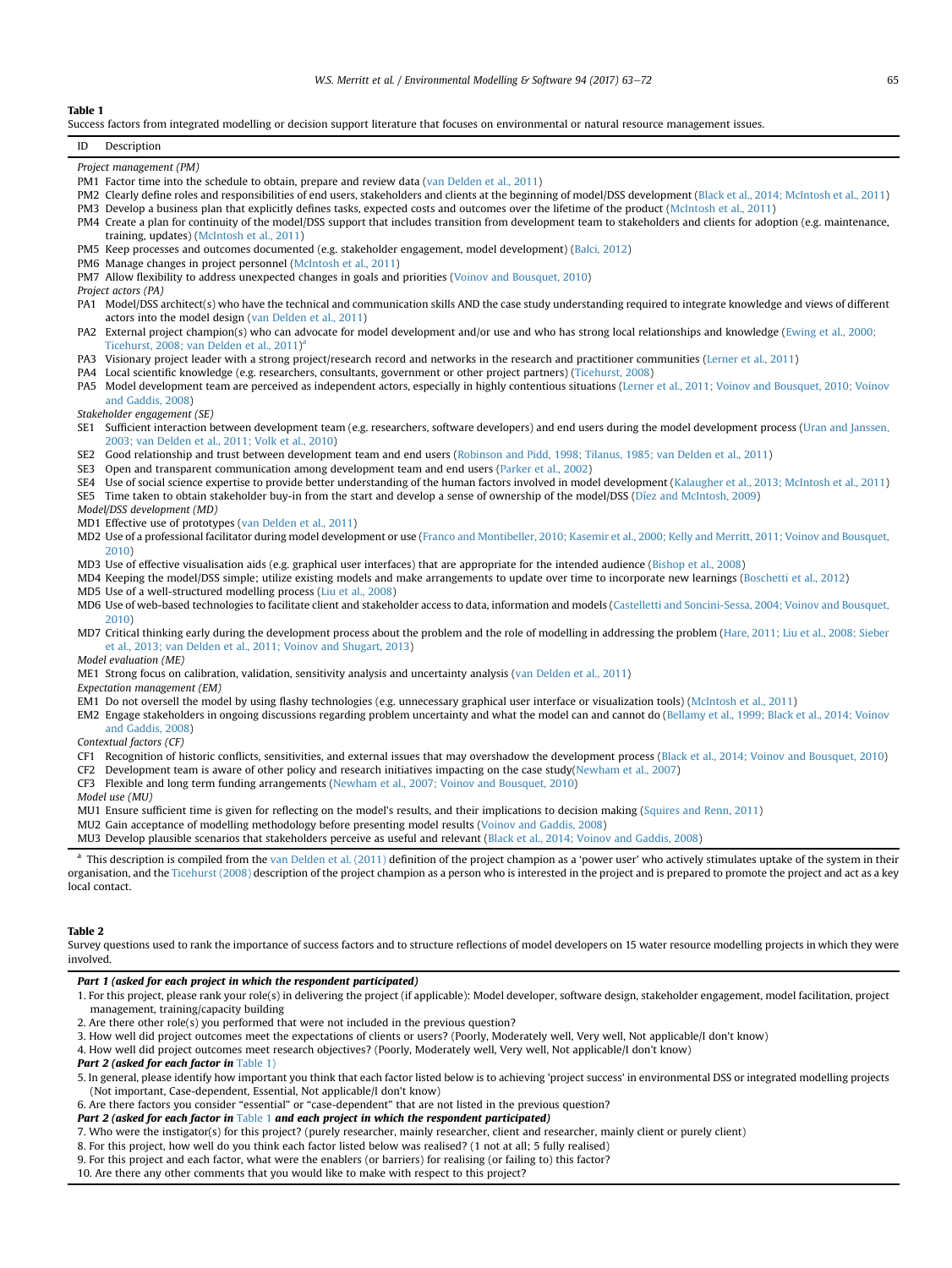<span id="page-3-0"></span>clients or users were met. Part 2 of the survey was sent to respondents after collation of Part 1 responses. It elicited the general importance and comprehensiveness of the 33 'success' factors synthesised from the environmental literature for modelling projects in addition to reflections on the projects in which they were involved, structured against the achievement (or not) of each factor.

## 3.2. General importance of success factors

It is reasonable to expect that the 33 factors identified in [Table 1](#page-2-0) will not equally influence a particular projects success ([Díez and](#page-8-0) [McIntosh, 2009](#page-8-0)). To address this, a survey was developed to allow respondents to qualitatively rank each factor as essential, case dependent or not important (question 5 in [Table 2](#page-2-0)), and identify any other factors not covered in the list (question 6).

## 3.3. Retrospective evaluation of modelling projects against the success factors

Prior to assessing the project against each success factor, the respondents' overall impression of each project's achievements was elicited. Here, each respondent identified the role(s) they performed for each project to which they contributed, as well as their perspective on how well the project outcomes met both client requirements and research outcomes (questions  $1-4$  in [Table 2\)](#page-2-0). The respondents were then asked how well each project to which they contributed achieved the factor, as well as to identify any relevant enablers or barriers to achieving each factor (questions  $7-10$  in [Table 2\)](#page-2-0).

## 3.3.1. Case study projects

The 15 projects considered in this paper used one of ten modelling tools developed by the co-authors and their research collaborators [\(Table 3\)](#page-4-0). The selected projects are those for which the authors have firsthand knowledge and where the modelling approach is published in the scientific literature. The tools were selected as they cover a range of water resources topics, modelling approaches and development rationale (i.e. decision support, scientific understanding, or participatory modelling for social learning). They are considered representative of many of the types of models and DSS used to address water resource problems in the international research and practice community. Projects and tools were also selected on the basis that multiple responses could be elicited per project in an attempt to capture a range of perspectives on what worked well (or not) for a given project as well as start to unpick what key challenges remain within or amongst the developers (e.g. what is not being consistently achieved across projects).

The tools can broadly be classified within four thematic issues: hydro-ecological (EXCLAIM, IBIS and CAPER), water quality (CatchMODS, CAPER, NCCARF and Landscape Logic), water allocation (WAdss, Namoi Integrated Model [IM] and Willunga IM), and more holistic integrated assessment issues (CLAM and Namoi IM). Reflecting the different purpose, problem focus and data or knowledge available to the modelling projects these tools were developed using a range of modelling approaches; see [Kelly et al.](#page-8-0) [\(2013\)](#page-8-0) for guidance. These included Bayesian networks (CLAM, Landscape Logic, EXCLAIM, IBIS, NCCARF and Namoi IM), lumped conceptual models (CatchMODS), coupled component models (WAdss, Namoi IM, Landscape Logic, IBIS, Willunga IM) and metamodels (CAPER).

The tools were designed predominantly for scenario-based decision support or system understanding, with varying focus on social learning. Development of the tools was primarily initiated either by researchers (CatchMODS, Landscape Logic, Namoi IM, NCCARF, WAdss, Willunga IM) or by clients such as government agencies (EXCLAIM, IBIS, CLAM and CAPER). In all cases there was engagement from the outset with end users, and identified stakeholders, to frame the issues and questions that the modelling tools were designed to address. Of the client-instigated projects, CAPER directly informed planning, having benefited from a statutory requirement which obligated the development and use of the DSS to identify and test management options and thereby support negotiation of a specific Water Quality Improvement Plan (WQIP; [GLC, 2009\)](#page-8-0). To date, the other client-instigated tools have not had a formal role in planning activities; rather they have been used with clients and other stakeholders to further system understanding and identify opportunities for improving system outcomes. The research-instigated tools and projects typically captured science within decision making frameworks for the purpose of system understanding and scenario analysis of options. The exception to this was the Willunga IM project where the primary role of modelling was to support participatory social learning around how a group of irrigators make strategic and operational vineyard management decisions. The 15 projects considered in the survey included two CAPER, CLAM, and CatchMODS projects and three IBIS projects. All projects considered are Australian case studies although lessons are considered directly relevant to international audiences.

## 3.3.2. Variable importance measures

In deriving the results in Section [4.2,](#page-4-0) the variable importance measures of random forest analysis ([Strobl et al., 2007](#page-9-0)) were used to identify which of the 33 'success' factors are most associated with two response variables: how well a project met expectations of clients or users (question 3), albeit from the perspective of the model developers, and how well a project met research objectives (question 4). The random forest algorithm [\(Breiman, 2001\)](#page-8-0) is an ensemble classification method especially suited for analysing high-dimensional data ([Boulesteix et al., 2012\)](#page-8-0). In addition, random forests deal well with problems of categorical data, nonlinearity and complex interactions among variables ([Knudby et al., 2010;](#page-8-0) [Pino-Mejías et al., 2010\)](#page-8-0). In our case, there are 33 explanatory variables (i.e. the 33 'success' factors), two response variables, and 35 observations (i.e. the number of responses across all modelling projects considered in the survey). One inherent output from the random forest analysis is the variable importance measure which assists in identifying statistically important explanatory variables. It is this variable importance measure that we used for this study; we do not use the random forest algorithm to make predictions. The  $cforest()$  and varimp() functions in the **party** package in R were used to quantify variable importance [\(Strobl et al., 2007\)](#page-9-0).

## 4. Results

#### 4.1. General importance of success factors

The radar plot of [Fig. 1](#page-5-0) maps the number of respondents who ranked the importance of the 33 'success' factors (using data for question 5; see [Table 2](#page-2-0)). Of the 11 respondents, 10 or more believed that four factors were essential in achieving 'project success' in environmental DSS or integrated modelling projects: SE1 (interaction between development team and user), SE2 (good relationship and trust), SE3 (open and transparent communication), and MD7 (critical thinking early about problem and role of model). Some 15 other factors were also considered essential by more than half of the respondents:

 project management factors (PM1 time to collate and review data; PM2 defining roles and responsibilities; PM5 documenting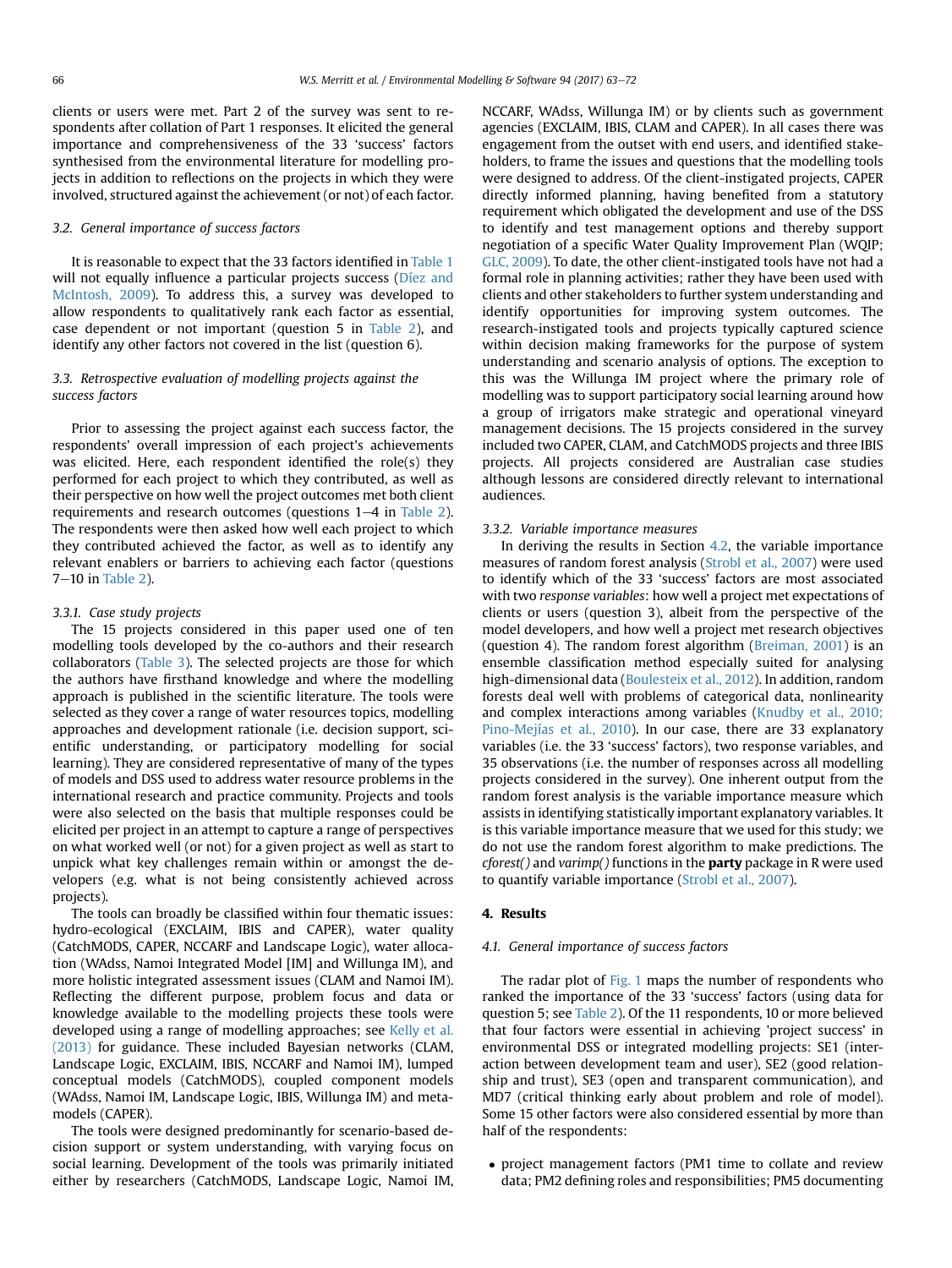#### <span id="page-4-0"></span>Table 3

Overview of modelling tools and projects considered in the survey.

| Tool                                                                        | Overview                                                                                                                                                                                                                                                  | Modelling projects considered in the evaluation survey                                                            |                                                                                                                                                                                            |                          |
|-----------------------------------------------------------------------------|-----------------------------------------------------------------------------------------------------------------------------------------------------------------------------------------------------------------------------------------------------------|-------------------------------------------------------------------------------------------------------------------|--------------------------------------------------------------------------------------------------------------------------------------------------------------------------------------------|--------------------------|
|                                                                             |                                                                                                                                                                                                                                                           | Location                                                                                                          | Stakeholder involvement <sup>a</sup>                                                                                                                                                       | Number of<br>respondents |
| Primarily research-instigated tools and projects                            |                                                                                                                                                                                                                                                           |                                                                                                                   |                                                                                                                                                                                            |                          |
| <b>WAdss IM</b><br>Letcher et al.<br>(2004)                                 | Integrated model intended to assist users consider a broad range of Gwydir and Namoi Rivers, NSW,<br>changes to water allocation and access conditions                                                                                                    | Australia                                                                                                         | Moderate: Project steering<br>committee<br>Low: Irrigators, State government<br>personnel                                                                                                  | $\mathbf{1}$             |
| Namoi IM<br>Jakeman et al.<br>(2014)                                        | Integrated model intended to assess groundwater allocation trade- Namoi catchment, NSW, Australia<br>offs associated with policy and climate options                                                                                                      |                                                                                                                   | Moderate: Project steering<br>committee. landholders                                                                                                                                       | 5                        |
| Willunga IM<br>El Sawah et al.<br>(2015)                                    | Participatory integrated model to support social learning in<br>groundwater management systems and the development and<br>review of water allocation plans                                                                                                | Willunga Basin, SA, Australia                                                                                     | High: Project steering committee 2<br>Moderate: Landholders, State<br>government agencies<br>Low to moderate: Non-<br>government organisations,<br>Landcare groups and local<br>scientists |                          |
| <b>CatchMODS</b><br>Newham et al.<br>$(2004)$ ,<br>Vigiak et al.<br>(2012)  | Environmental model to evaluate the water quality and economic Ben Chifley catchment, NSW and<br>trade-offs associated with management activities; identification of Avon-Richardson catchment,<br>sediment sources                                       | Victoria, Australia                                                                                               | High: State government agencies 2 per<br>Low to Moderate: North Central project<br>Catchment Management<br>Authority (CMA), Landholders                                                    |                          |
| Landscape<br>Logic<br>Ticehurst et al.<br>(2012)                            | Integrated model to support natural resource management (NRM) 10 catchments and estuaries,<br>organisations identify and prioritise catchment management<br>practices and improve target setting                                                          | Tasmania, Australia                                                                                               | High: Partner NRM bodies<br>Low: State agencies                                                                                                                                            | 3                        |
| <b>NCCARF</b><br>Dyer et al.<br>(2014)                                      | Environmental model intended to define relationships between<br>climate change, water quality and ecological response, and so<br>inform climate change adaptation strategies                                                                              | Upper Murrumbidgee catchment,<br>NSW and Goulburn-Broken<br>catchment, Victoria, Australia                        | Moderate: ACTEW (now Icon<br>Water)<br>Moderate: ACT Government<br>Low: Goulburn-Broken CMA                                                                                                | $\overline{2}$           |
| <b>EXCLAIM Fu</b>                                                           | Primarily client-instigated tools and projects<br>DSS for evaluation of the ecological impacts of water management Macquarie Marshes, NSW, Australia High: Central West CMA<br>$et al. (2015)$ and climate change on response in the rivers and wetlands  |                                                                                                                   | Moderate: NSW Office of<br>Environment and Heritage (OEH),<br>Indigenous groups CMA                                                                                                        | 3                        |
| <b>IBIS</b><br>Merritt et al.<br>(2009)                                     | DSS for evaluation of the likely ecological response in inland<br>wetlands to alternate watering regimes or climate scenarios, for<br>use in medium to long term planning                                                                                 | Gwydir Wetlands, Macquarie<br>Marshes, and Narran Lakes in NSW, OEH local water planners<br>Australia             | High: NSW OEH scientists Low:                                                                                                                                                              | 4 per<br>project         |
| <b>CLAM</b><br>Ticehurst et al.<br>$(2007)$ ,<br><b>Ticehurst</b><br>(2008) | DSS developed to investigate sustainability issues in coastal<br>catchments and support development of management plan                                                                                                                                    | Phase 1: 8 coastal catchments in<br>NSW, Australia<br>Phase 2: 8 coastal catchments in<br>northern NSW, Australia | High: State government, Northern 3 per phase<br>Rivers CMA, Consultants<br>Low: Industry, local government,<br>environment & community<br>groups                                           |                          |
| <b>CAPER</b><br>GLC (2009),<br>Kelly and<br>Merritt<br>(2011)               | DSS developed to inform development of water quality<br>improvement (WQIP) or protection (WQPP) plans through analysis and Darwin Harbour, NT, Australia government<br>of catchment land use and management scenarios and their likely<br>estuary impacts | Great Lakes region, NSW, Australia High: Local council or state                                                   | Moderate to High: Advisory<br>committee<br>Low to Moderate: Industry, local<br>government, environment &<br>community groups                                                               | 1 per<br>location        |

<sup>a</sup> High: intensive engagement through the modelling process (scope, conceptual model, model parameterisation, and review and training), also known as co-development or participatory modelling; Moderate: engagement during model scoping and training workshops with targeted engagement as required; Low: attendance at  $\leq$  2 workshops (training or scoping, information provision).

progress and outcomes; PM6 management personnel change; PM7 handle change in goals and priority),

- project actor factors (PA1 model/DSS architect; PA4 use local scientific knowledge),
- stakeholder engagement factors (SE5 stakeholder buy-in and ownership),
- model/DSS development (MD3 visualisation; MD4 keep it simple and allow updating; MD5 well-structured model process),
- management expectation (EM2),
- recognising conflicts, sensitivities and external issues (CF1), and
- model use factors (MU1 reflecting upon model results; MU3 developing plausible scenarios).

Factors considered case-dependent by the majority of the respondents were PM3 (business plan), PM4 (adoption plan), PA5 (independent development team), SE4 (human factors in model development), MD1 (prototypes), MD2 (professional facilitator), MD6 (web-based technology), CF2 (other policy and research initiatives), and CF3 (long term funding). The remaining variables where importance is similar (i.e. the difference is  $\leq 2$  respondents) between essential and case-dependent are PA2 (external project champion), PA3 (visionary project leader), ME1 (strong focus on model evaluation), EM1 (avoid overselling the model) and MU2 (methodology acceptance). No additional factors were identified from the survey (question 6 in [Table 1\)](#page-2-0).

## 4.2. Variable importance measures

The radar plots in [Fig. 2](#page-5-0) depict the variable importance measures relating the success factors in [Table 1](#page-2-0) to model developer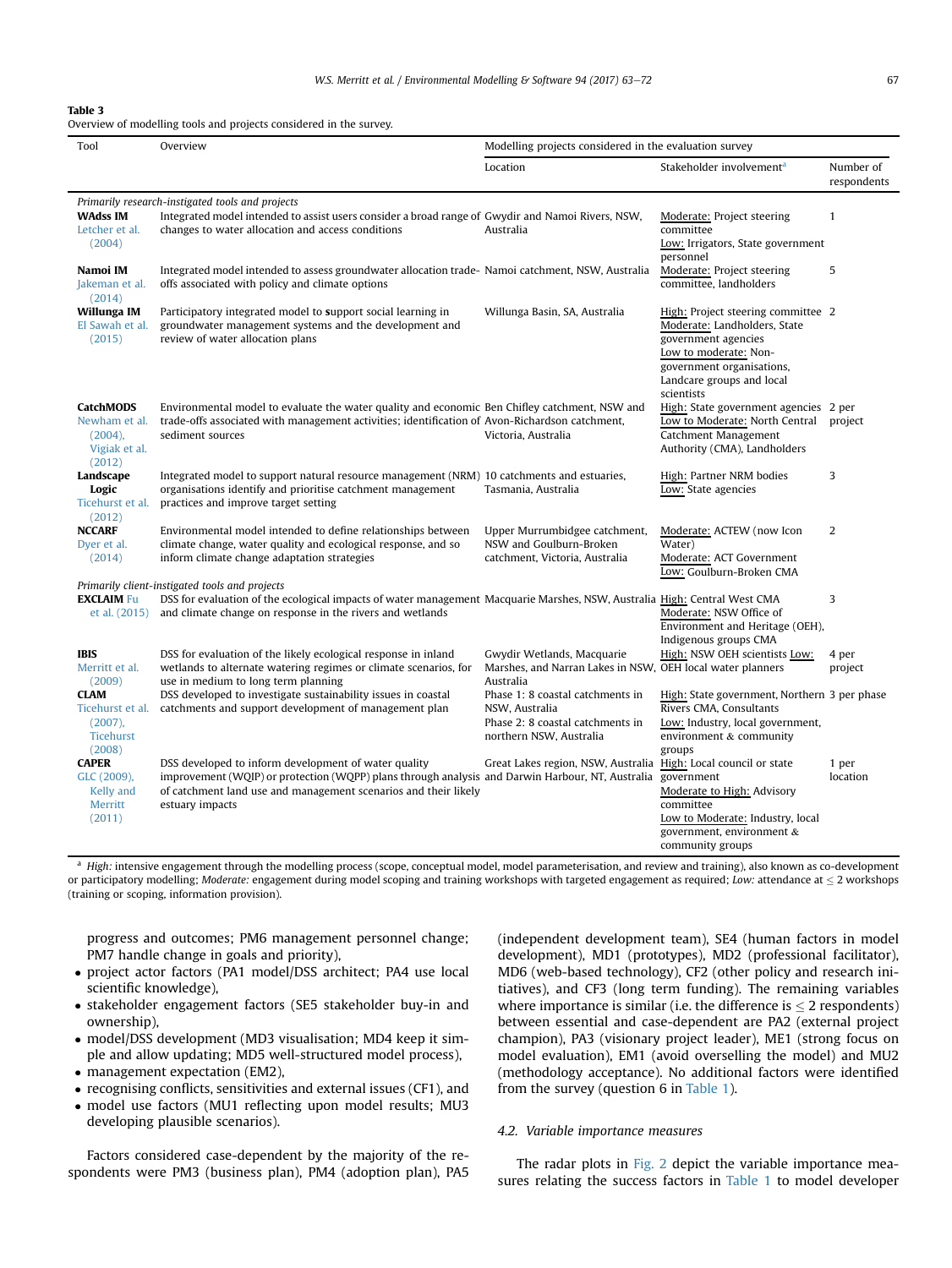<span id="page-5-0"></span>

Fig. 1. Radar plot showing the number of respondents that consider the importance of the 'success' factors. The radial axes show the number of respondents. See [Table 1](#page-2-0) for descriptions of the factors.

perspectives on the research and client outcomes of the 15 surveyed projects. In terms of how well a project meets research objectives, five factors are highlighted: PA4 (local scientific knowledge), SE2 (good relationship and trust), MD5 (well-structured modelling process), ME1 (model evaluation) and MU3 (developing plausible scenarios). From the developers perspective of how well a project meets the expectations of clients/users, the variables with highest variable importance measures are SE2 (good relationship and trust) and MU1 (reflecting upon model results) with a lesser influence from PA1 (model/DSS architect) and ME1 (model evaluation).

## 5. Discussion

## 5.1. Essential factors influencing project success

From the survey results, it is clear that the respondents' prioritise certain factors as a general rule for environmental modelling and decision support projects. Much emphasis was placed on stakeholder engagement with open and transparent communication (SE3), trust and good relationships (SE2), and the level of interaction (SE1) being assessed as essential by most respondents (10 of 11 for SE1 and SE3 and all 11 for SE2 in Fig. 1). Stakeholder buy-in and ownership (SE5) was also ranked as essential by most respondents. The importance of stakeholder engagement has been consistently noted as being important across the fields of operational research [\(Monks et al., 2014; Tilanus, 1985](#page-9-0)), nonenvironment information systems [\(Díez and McIntosh, 2009\)](#page-8-0) and environmental decision support ([McIntosh et al., 2011\)](#page-9-0). [Díez and](#page-8-0) [McIntosh \(2009\)](#page-8-0) in particular highlighted the crucial nature of user participation (akin to engagement with end users and other stakeholders; SE1 to SE3). Of the 20 factors Díez and McIntosh identified that could influence the pre-implementation phase of an information system, only user participation was identified as a 'best' predictor (as opposed to 'potential' or 'worst' predictors). User participation was necessary to improve the quality of design decisions and from this 'user satisfaction' also influenced 'success', both through the influence that users could impart on the development of the system and the management of user expectations ([Díez and McIntosh, 2009](#page-8-0)).

Stakeholder engagement was a feature of all the case study projects considered in this paper, although its extent and nature did vary. The approach used to develop the Willunga IM placed a strong emphasis on participatory model development although most projects had at least one stakeholder group that was highly engaged throughout the project (see [Table 3\)](#page-4-0). The CLAM projects highlighted the implications of the process for selecting study catchments in achieving effective stakeholder involvement. The involvement of local stakeholders in Phase 2 of the project included selecting the case study catchments. From the researchers' perspective, this involvement increased the buy-in of these stakeholders to the model development process and ownership of the final product (SE5), relative to Phase 1 where study catchments were selected by the state government.

All respondents identified that 'critical thinking about the problem and the role of modelling' (MD7) was essential for environmental DSS and integrated modelling projects. Although this seems an obvious requirement, and is well recognised in the literature (e.g. [Black et al., 2014; Voinov and Bousquet, 2010](#page-8-0)), this factor was not fully realised in some of the projects considered in this paper (albeit it was achieved to a higher level and more



Fig. 2. Radar plots showing the variable importance (up to 100%) of 'success' factors in relation to the research and client outcomes of the surveyed projects. See [Table 1](#page-2-0) for descriptions of the factors.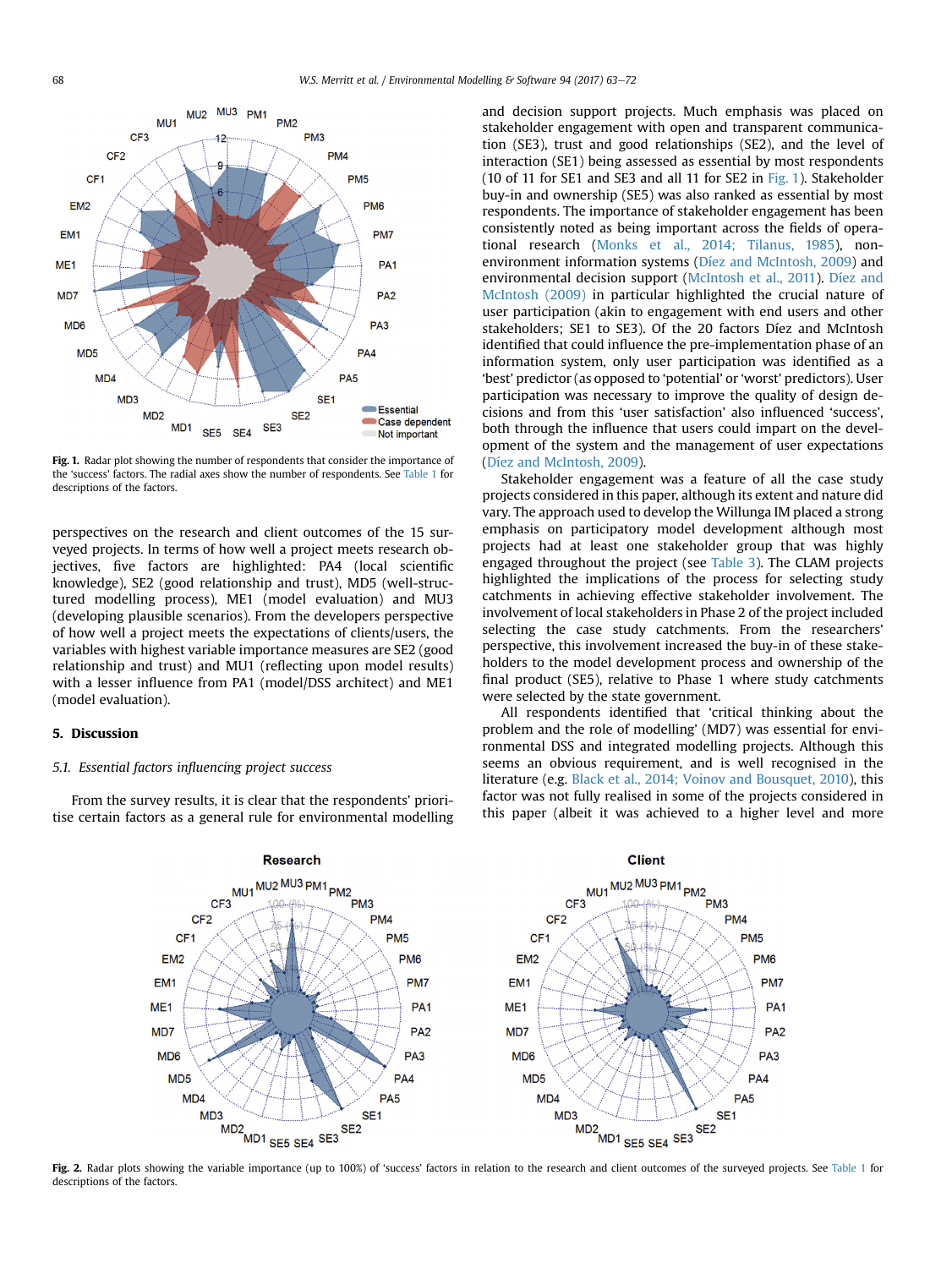consistently than some other factors) and indeed in the wider literature. [Sojda et al. \(2012\)](#page-9-0) reviewed 100 environmental modelling papers in an investigation that aimed to assist in developing more effective systems and tools, and found that 40% of papers did not directly identify a decision to be addressed. With respect to our 15 projects, critical thinking about the role of the modelling was linked through the respondents' reflections to the effectiveness of the engagement processes and relationship development with all partner organisations (research, government or NRM organisations).

### 5.2. Association of factors with research outcomes

Rating the achievement of each factor across all projects (if relevant) helped identify which factors in [Table 1](#page-2-0) were not consistently realised by the developers. The variable importance measures in Section [4.2](#page-4-0) provided an indication of which of these factors were most related to achievement of research outcomes for the examined cases. The following variables were identified as being most related to achieving research outcomes: PA4, SE2, MD5, MU3 and ME1. For the general ranking of ME1 (model evaluation) in Section [4.1,](#page-3-0) five respondents identified it as essential with six classing it as case-dependent. All of the other variables were considered essential by the majority of respondents  $(≥9)$ . The use of a well-structured modelling process (MD5) and a strong focus on model evaluation (ME1) was unsurprisingly highlighted as important for achieving research outcomes. Without either of these factors, the implications are that model development will be weakened and so will the chances of the work being accepted as quality peer-reviewed publications.

Good relationship and trust between developers and end users (SE2) was the equally most frequently considered 'essential' factor for any modelling project and also emerges as the most important factor in highlighting variation in research outcomes from our survey projects. Stakeholders, particularly those with domain expertise and/or local knowledge, can be of critical importance in problem formulation and model scoping (related to MD7), as well as challenging and strengthening model assumptions and performance (MU1 and MU2). In turn this should make a model more defensible and improve research outcomes and metrics such as via scientific publications, especially with the scientific community's increasing recognition of the role of stakeholder engagement and expectation that it be given sincere consideration in environmental and integrated modelling ([Hamilton et al., 2015; Voinov and](#page-8-0) [Bousquet, 2010\)](#page-8-0). The development of plausible scenarios that stakeholders perceive as useful and relevant (MU3) was considered by one author as a relatively easy task. In the few cases where a respondent considered that this factor was poorly realised, they ranked the achievement of overall research outcomes of that project to be poor or moderate. On a matter related to both SE2 and MU3, the use of local scientific knowledge (PA4) was reported by the majority of respondents as essential to project success, was typically well realized across the projects and was also associated with achieving research outcomes. Involving local scientists or consultants in the project, with appropriate capacity building in model development as needed, will enhance engagement and model development processes on the proviso that they have effective working relationships with the other stakeholders ([Ticehurst, 2008](#page-9-0)).

## 5.3. Association of factors with the modeller's perception of meeting client's expectations

As with the research outcomes, variable importance measures were used to highlight factors that were most related to the developers' perception around the project meeting client expectations. For client outcomes, the variable importance measures identified the following variables as being most associated with achieving client outcomes: SE2 and MU1, followed by PA1 and ME1.

Some barriers and enablers to successful stakeholder engagement were identified by the authors from their project-specific experiences. In one client-commissioned project, the client imposed a limited stakeholder engagement process upon the developers of a strategic level DSS. The development team felt that better outcomes could have been gained  $-$  in terms of managing expectations about what the tool could do, how it could be useful and who were (and were not) its intended users  $-$  had they engaged more in terms of both time and effectiveness with local water managers and other stakeholders. This was supported by the identification that, for other projects, local meetings were an enabler to clarify roles, manage expectations and gain trust (i.e. SE1 and SE3 are necessary to achieve SE2). This is in accordance with the literature where communicating data limitations and implications for models [\(Díez and McIntosh, 2009](#page-8-0)), enabling stakeholders to challenge model assumptions and develop relevant scenarios ([Voinov and Gaddis, 2008](#page-9-0)), or eliciting feedback on prototypes from end users [\(Sieber et al., 2013; van Delden et al., 2011\)](#page-9-0) throughout the model development can help in several ways. Such enablers are to create a sense of ownership of the process amongst stakeholders, ensure model development remains focused on the project requirements, and increase confidence in model results and their use in the management of, or communication about, an issue.

Although allowing sufficient time for reflecting on a model's results and their implications for decision makers (MU1) was highlighted as influencing client outcomes, a common issue raised by respondents was that the project ran out of time to realize this factor to their satisfaction. This was particularly relevant to clientcommissioned projects where methodological frameworks, the models and the software all had to be delivered within a short timeframe (e.g. CLAM [Phase 1], EXCLAIM, IBIS). Although partly an issue for the Great Lakes CAPER projects, discussions were had with the highly engaged and committed advisory committee on how modelling results could be used to support the negotiation of actions in the Water Quality Improvement Plan (WQIP). The model developer for this project noted that it was the one project in which they had been involved that directly contributed to a legislatively required planning process. The use of the CAPER DSS was an intensive process, due in part to the high engagement and involvement with the client, advisory committee and technical committees, but the respondent highlighted the contribution of the modelling to support the negotiation process for the WQIP, despite the short timeframes.

The role of the model architect (PA1) appeared to be quite consistently realized across the project cases with most respondents ranking this factor as 4 or better (where 1 is not realized and 5 is fully realized). Although constrained by the sample size, the more this factor was realized the higher the rank of the client outcome by the respondents. The survey respondents noted that it is difficult for one person to have all these characteristics and, even if they do, for that person to have time to engage with the project. Time constraints of the model architect(s) were noted for a number of both client-driven and researcher-driven projects. Practical alternatives were to have multiple people working well together in this role or to draw on external project champions and local stakeholders to develop case study understanding. One respondent stated that technical skills of the architect can be the least required as communication skills and case study understanding, together with good networking, can enable that person to source the required technical help. This viewpoint supports the definition of the project architect from [van Delden et al. \(2011\)](#page-9-0) as 'the person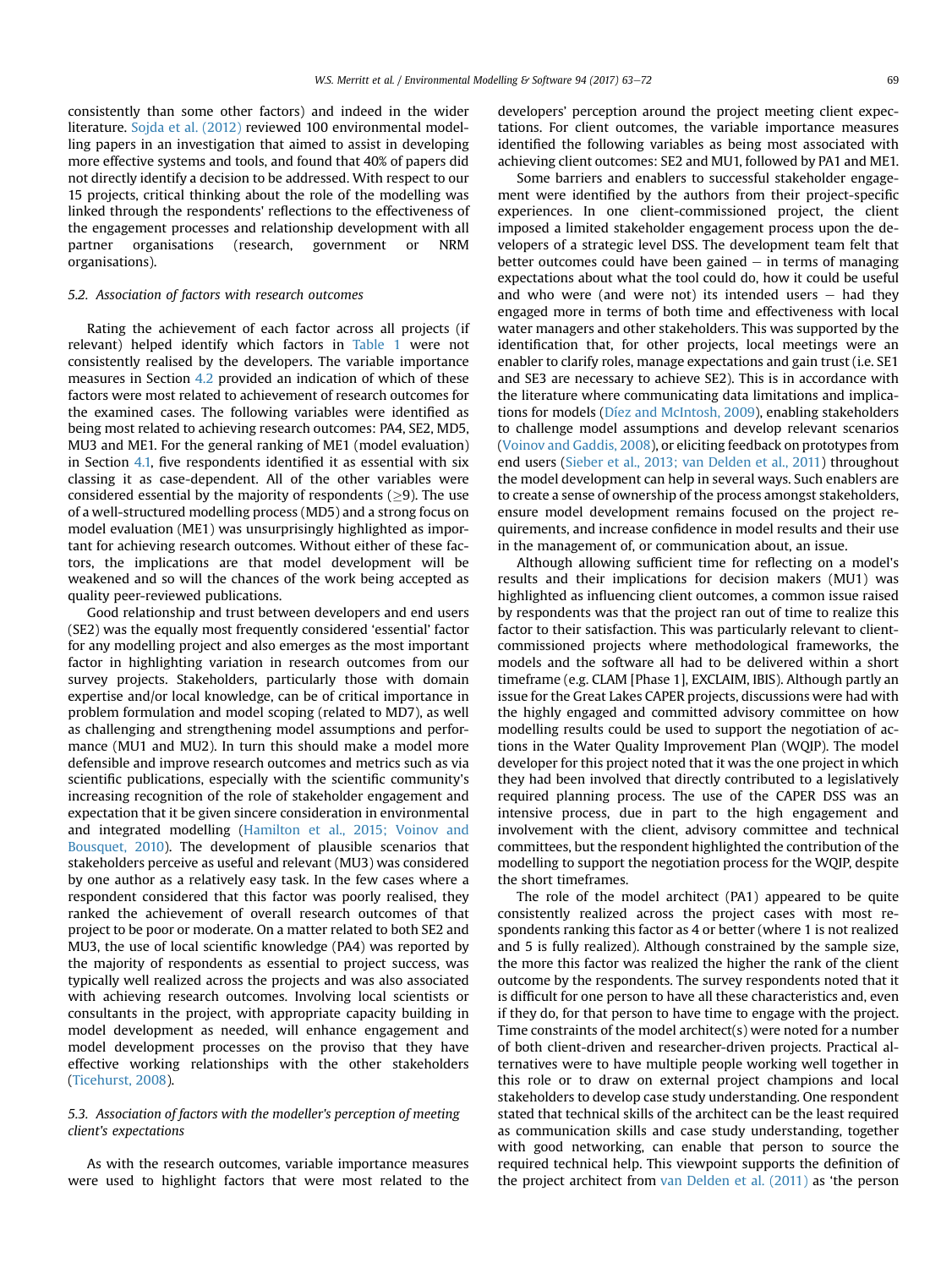who bridges methodological and knowledge gaps between and within groups of policy makers, scientists and IT specialists, and who thus needs to have a sound understanding of the problem domain and the purpose of the modelling system and highly developed communication skills'.

In Section [4.1,](#page-3-0) a strong focus on calibration, validation, sensitivity analysis and uncertainty analysis (ME1) was considered to be of case-dependent importance. This was reflected in the varying roles of models in the 15 project cases, which ranged from their use as participatory tools for social learning, to develop system understanding, or as a formal tool for planning activities. As indicated by the variable importance measure in [Fig. 2](#page-5-0), the influence of ME1 on developers' ranking of client outcomes was muted. When this factor was 'not at all' realized (rank  $= 1$  in [Table 2,](#page-2-0) question 8), all respondents considered that the expectations of the clients were poorly met for that project. However, where the client outcomes were considered to be moderately met or well met, there was no strong relationship with the ME1 rank. Time and data constraints were noted as a key barrier to assessing the plausibility of model results within the project timelines for a number of the tools and projects, including three of the four client-commissioned tools (EXCLAIM, CLAM and IBIS). This suggests a mismatch in the time or resources to develop the tools or manage the project. The project management (PM) factors were consistently rated as essential by more than 50% of the respondents (Section [4.1\)](#page-3-0) and, although their influence on project outcomes was not indicated by variable importance measures (Section [4.2\)](#page-4-0), they undoubtedly influence the extent to which other factors are achieved.

## 5.4. Methodological contribution and limitations

Our 33 success factors were identified from the international environmental DSS and integrated modelling literature. We did, however, omit factors that have been identified in the operational research literature as particularly important for client-oriented work: improved savings and profits, and improved decision making [\(Tilanus, 1985](#page-9-0)). These are questions that are arguably best answered by clients or end users and the former may also be less demonstrable for many integrated assessment and environmental management issues.

The 15 projects from a water resource domain were selected because they covered a broad range of model approaches, modelling roles and problem foci and we had firsthand knowledge of the projects. In relation to the spectrum of views expressed in the survey, there was some consistency between respondents about the success in achieving client and/or research outcomes for a particular project, but there was also some variation for a number of possible reasons. The level of involvement, role and day-to-day dealings with the project could influence a person's opinion of the success of the project as could their personal views and expectations. Whilst we asked questions about each person's role we did not attain enough project-specific data to explore the influence of their role further. Despite an effort to gain multiple perspectives about the projects, the maximum data points for a project was six and most projects had two to three respondents. Additionally, the time elapsed since these projects were completed ranged from <1 year to 11 years. For some of the older projects, memories about the project details may not have been sufficiently fresh in the respondents' minds, and may be moderated by the experience they have accumulated in the interim period. For some of the more recent projects, it may be too early to judge the success of a project.

Our findings are subject to limitations of small sample size, namely different views between members of the same project, and the potential for recall errors. With respect to sample size, 15 modelling projects were assessed against 33 'success' factors. The 35 observations that were available reflect the responses of each person for each of the modelling projects to which they contributed. The variable importance measures were invoked to explore and handle this data set. The approach was able to highlight the relative importance of success factors, particularly where there was variation across the projects in the level to which the factors were realized. However, if there is no variation in a factor (i.e. a task that is consistently well done or consistently missed, or no variation is captured amongst the respondents), then its influence on the overall project outcome may not be captured.

The extent to which the results are specific to the projects considered in the paper, as well as the developers who were surveyed, remains unclear though we hope that our analysis and discussion serve to spark some deeper thinking about realizing project success. Furthermore, the methodology could be readily applied to a wider range of modelling case studies and a larger community of model developers. It could also be adapted to retrospectively elicit reflections from clients, and users of the outputs, of environmental modelling projects. Of potentially more value would be to adapt the survey structure and analyses for use throughout the life of a project to allow model developers and intended users of a modelling tool (or its results) to communicate and manage expectations and evaluate progress towards achieving intended project outcomes.

## 6. Conclusions

A list of factors affecting the broader success of environmental modelling projects was compiled in this paper from environment modelling and decision support literature. A survey was then used to elicit from 11 model developers a priority ranking of these factors and an assessment of how well each factor was realized across 15 project cases, as well as the extent to which they felt research outcomes and client expectations were met by the end of the project. Analysis of these data was used to structure reflections of model developers on the projects, particularly what they considered was performed well (or not) for a given project, and identify the factors that across the projects were not consistently being achieved, particularly those that were highlighted as being most influential on the extent of project success.

Of the 33 factors identified from the international literature, four factors were considered essential to achieve project success in any environmental DSS or integrated modelling project by all, or all bar one, respondent. Three factors related to stakeholder engagement: namely aiming for open and transparent communication, good relationships and trust, and sufficient interaction between development team and users. The model development factor that emerged as indispensable was that there be critical thought given to problem framing and the role of the modelling early in the project.

The study has also served to initiate a line of quantitative evidence on the influence of these factors regarding the extent to which project outcomes are met. Critical thinking around problem framing and the role(s) of models was considered to be achieved to a good standard for the majority of the study projects and, although considered essential by most respondents, this factor was not shown to be useful as a measure of project 'success' (defined as meeting research objectives or meeting the expectations of clients or users). Factors that were harder to control for across the modelling projects but which were more associated with project outcomes included stakeholder engagement (good relationships and trust), model use (time for reflection upon model results, and development of useful and plausible scenarios) and the level of focus on model evaluation. Reflections elicited from the survey provide an indication of interdependencies between the success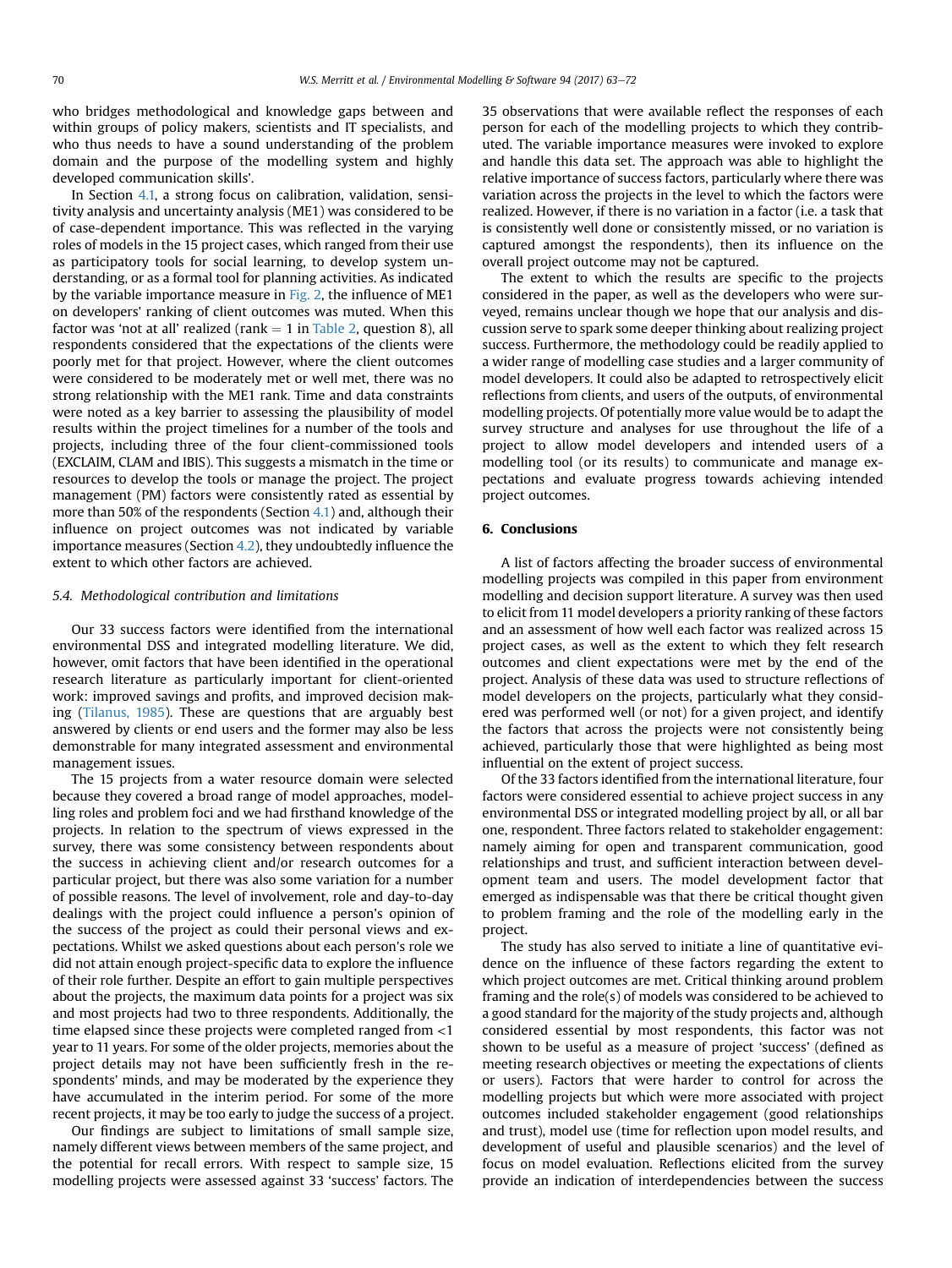<span id="page-8-0"></span>factors, namely those relating to the effectiveness of stakeholder engagement processes, project management, and the use and evaluation of models.

While our results are context-specific to the projects and the model developers, their findings can provide a benchmark for further studies. A similar assessment based on client views and an analysis of a larger population of environmental decision support models and their developers would serve to further validate or qualify the outcomes of this study. It would also confirm practical measures and priorities to improve model development and use in future projects. Lastly, the list of factors synthesised from the literature has the potential for use as a communication tool and in relationship-building by model developers, users and other stakeholders throughout the duration of a modelling project.

#### Acknowledgements

A large number of people have contributed to the DSS and integrated modelling projects discussed in this paper, as clients, stakeholders, collaborating scientist or as part of the model and software development teams. Their input is greatly appreciated as is the funding provided by NRM agencies or state and federal governments to individual projects. A particular mention must be made of the scientific and project management contributions that Dr Rebecca Kelly made during and since her time at the Australian National University (ANU) to many of the projects and modelling tools discussed in this paper. The Australian Government funded the Willunga and Namoi integrated modelling projects through the National Centre for Groundwater Research and Training (NCGRT) (SR0800001), the Great Lakes and Darwin CAPER projects through the Coastal Catchment Initiative and Caring for Country, respectively, and the Tasmanian Water Quality DSS as part of the Landscape Logic Commonwealth Environmental Research Facility. The Great Lakes Council and the Northern Territory NRETAS contributed to the CAPER application for their region. The CLAM projects were funded by the NSW DIPNR (Phase 1) and the Northern Rivers CMA (Phase 2). The development of WAdss and the Namoi integrated model were both co-funded by the Cotton Research and Development Corporation. EXCLAIM was co-funded by Central West CMA and the NSW Office of Environment and Heritage. NSW OEH also funded the development of the IBIS DSS. The Avon-Richardson CATCHMODS work was funded by the Victorian Department of Primary Industries. The NCCARF project was funded by the Australian Government (through the Department of Climate Change and Energy Efficiency and the National Water Commission), the National Climate Change Adaptation Research Facility, ACTEW Water and the Australian Capital Territory Government. We thank the anonymous reviewers for their valuable comments.

#### References

[Balci, O., 2012. A life cycle for modeling and simulation. Simulation 88, 870](http://refhub.elsevier.com/S1364-8152(17)30320-1/sref1)-[883.](http://refhub.elsevier.com/S1364-8152(17)30320-1/sref1)

- [Bellamy, J.A., Walker, D.H., McDonald, G.T., S, G.J., 1999. Tracking progress in natural](http://refhub.elsevier.com/S1364-8152(17)30320-1/sref2) [resource management: a systems approach to evaluation. In: Australia, L.W.](http://refhub.elsevier.com/S1364-8152(17)30320-1/sref2) [\(Ed.\), Evaluation of Integrated Catchment Management in a Wet Tropical](http://refhub.elsevier.com/S1364-8152(17)30320-1/sref2) [Environment: Collected Papers of LWRRDC R](http://refhub.elsevier.com/S1364-8152(17)30320-1/sref2)&[D Project CTC7 \(Canberra\).](http://refhub.elsevier.com/S1364-8152(17)30320-1/sref2)
- [Bishop, I.D., Stock, C., Williams, K.J., 2008. Using virtual environments and agent](http://refhub.elsevier.com/S1364-8152(17)30320-1/sref3) [models in multi-criteria decision-making. Land Use Policy 26, 87](http://refhub.elsevier.com/S1364-8152(17)30320-1/sref3)-[94](http://refhub.elsevier.com/S1364-8152(17)30320-1/sref3).
- [Black, D.C., Wallbrink, P.J., Jordan, P.W., 2014. Towards best practice implementation](http://refhub.elsevier.com/S1364-8152(17)30320-1/sref4) [and application of models for analysis of water resources management sce](http://refhub.elsevier.com/S1364-8152(17)30320-1/sref4)[narios. Environ. Model. Softw. 52, 136](http://refhub.elsevier.com/S1364-8152(17)30320-1/sref4)-[148.](http://refhub.elsevier.com/S1364-8152(17)30320-1/sref4)
- [Boschetti, F., Fulton, E.A., Bradbury, R., Symons, J., 2012. What is a model, why](http://refhub.elsevier.com/S1364-8152(17)30320-1/sref5) [people don't trust them, and why they should. In: Raupach, M.R., M, A.J.,](http://refhub.elsevier.com/S1364-8152(17)30320-1/sref5) [Finnigan, J.J., Manderson, L., Walker, B.H. \(Eds.\), Negotiating Our Future: Living](http://refhub.elsevier.com/S1364-8152(17)30320-1/sref5) [Scenarios for Australia to 2050, vol. 2. Australian Academy of Science.,](http://refhub.elsevier.com/S1364-8152(17)30320-1/sref5) [pp. 107](http://refhub.elsevier.com/S1364-8152(17)30320-1/sref5)-[118](http://refhub.elsevier.com/S1364-8152(17)30320-1/sref5)
- Boulesteix, A.-L., Janitza, S., Kruppa, J., König, I.R., 2012. Overview of random forest [methodology and practical guidance with emphasis on computational biology](http://refhub.elsevier.com/S1364-8152(17)30320-1/sref6) [and bioinformatics. Wiley Interdiscip. Rev. Data Min. Knowl. Discov. 2 \(6\),](http://refhub.elsevier.com/S1364-8152(17)30320-1/sref6)

[493](http://refhub.elsevier.com/S1364-8152(17)30320-1/sref6)-507

- Breiman, L., 2001. Random forests. Mach. Learn.  $45(1)$ ,  $5-32$  $5-32$ .
- [Castelletti, A., Soncini-Sessa, R., 2004. PIP: a Participatory and Integrated Planning](http://refhub.elsevier.com/S1364-8152(17)30320-1/sref8) [Procedure for Decision Making in Water Resource systems., IFAC Workshop on](http://refhub.elsevier.com/S1364-8152(17)30320-1/sref8) [Modelling and Control for Participatory Planning and Managing Water Systems](http://refhub.elsevier.com/S1364-8152(17)30320-1/sref8).
- [Díez, E., McIntosh, B.S., 2009. A review of the factors which in](http://refhub.elsevier.com/S1364-8152(17)30320-1/sref9)fluence the use and [usefulness of information systems. Environ. Model. Softw. 24](http://refhub.elsevier.com/S1364-8152(17)30320-1/sref9).
- Dyer, F., El Sawah, S., Croke, B., Griffi[ths, R., Harrison, E., Lucena-Moya, P.,](http://refhub.elsevier.com/S1364-8152(17)30320-1/sref10) [Jakeman, A., 2014. The effects of climate change on ecologically-relevant](http://refhub.elsevier.com/S1364-8152(17)30320-1/sref10) flow [regime and water quality attributes. Stoch. Environ. Res. Risk Assess. 28, 67](http://refhub.elsevier.com/S1364-8152(17)30320-1/sref10)–[82](http://refhub.elsevier.com/S1364-8152(17)30320-1/sref10).
- [El Sawah, S., Guillaume, J.H.A., Filatova, T., Rook, J., Jakeman, A.J., 2015.](http://refhub.elsevier.com/S1364-8152(17)30320-1/sref11) [A methodology for eliciting, representing, and analysing stakeholder knowl](http://refhub.elsevier.com/S1364-8152(17)30320-1/sref11)[edge for decision making on complex socio-ecological systems: from cognitive](http://refhub.elsevier.com/S1364-8152(17)30320-1/sref11) [maps to agent-based models. J. Environ. Manag. 151, 500](http://refhub.elsevier.com/S1364-8152(17)30320-1/sref11)-[516.](http://refhub.elsevier.com/S1364-8152(17)30320-1/sref11)
- [Ewing, S.A., Grayson, R.B., Argent, R.M., 2000. Science, citizens, and catchments:](http://refhub.elsevier.com/S1364-8152(17)30320-1/sref12) [decision support for catchment planning in Australia. Soc. Nat. Resour. 13 \(5\),](http://refhub.elsevier.com/S1364-8152(17)30320-1/sref12) [443](http://refhub.elsevier.com/S1364-8152(17)30320-1/sref12)-[459](http://refhub.elsevier.com/S1364-8152(17)30320-1/sref12)
- [Franco, L.A., Montibeller, G., 2010. Facilitated modelling in operational research. Eur.](http://refhub.elsevier.com/S1364-8152(17)30320-1/sref13) I. Operational Res.  $205, 489 - 500$  $205, 489 - 500$ .
- [Fu, B., Pollino, C.A., Cuddy, S.M., Andrews, F., 2015. Assessing climate change im](http://refhub.elsevier.com/S1364-8152(17)30320-1/sref14)pacts on wetlands in a fl[ow regulated catchment: a case study in the Macquarie](http://refhub.elsevier.com/S1364-8152(17)30320-1/sref14) [Marshes, Australia. J. Environ. Manag. 157, 127](http://refhub.elsevier.com/S1364-8152(17)30320-1/sref14)-[138](http://refhub.elsevier.com/S1364-8152(17)30320-1/sref14).
- [Giordano, R., Passarella, G., Uricchio, V.F., Vurro, M., 2007. Integrating con](http://refhub.elsevier.com/S1364-8152(17)30320-1/sref15)flict [analysis and consensus reaching in a decision support system for water](http://refhub.elsevier.com/S1364-8152(17)30320-1/sref15) [resource management. J. Environ. Manag. 84, 213](http://refhub.elsevier.com/S1364-8152(17)30320-1/sref15)-[228.](http://refhub.elsevier.com/S1364-8152(17)30320-1/sref15)
- [Giupponi, C., 2007. Decision support systems for implementing the European water](http://refhub.elsevier.com/S1364-8152(17)30320-1/sref16) [framework directive: the MULINO approach. Environ. Model. Softw. 22,](http://refhub.elsevier.com/S1364-8152(17)30320-1/sref16)  $248 - 258$  $248 - 258$  $248 - 258$
- [GLC, 2009. Great Lakes Water Quality Improvement Plan. Great Lakes Council,](http://refhub.elsevier.com/S1364-8152(17)30320-1/sref17) [Forster, NSW: Wallis, Smiths and Myall Lakes.](http://refhub.elsevier.com/S1364-8152(17)30320-1/sref17)
- [Guillaume, J.H.A., K, M., Rasanen, T.A., Jakeman, A.J., 2015. Prediction under un](http://refhub.elsevier.com/S1364-8152(17)30320-1/sref18)[certainty as a boundary problem: a general formulation using iterative closed](http://refhub.elsevier.com/S1364-8152(17)30320-1/sref18) [question modelling. Environ. Model. Softw. 70, 97](http://refhub.elsevier.com/S1364-8152(17)30320-1/sref18)-[112](http://refhub.elsevier.com/S1364-8152(17)30320-1/sref18).
- [Hamilton, S., El Sawah, S., Guillaume, J.H.A., Jakeman, A.J., 2015. Integrated assess](http://refhub.elsevier.com/S1364-8152(17)30320-1/sref19)[ment and modelling: a review and synthesis of salient dimensions. Environ.](http://refhub.elsevier.com/S1364-8152(17)30320-1/sref19) [Model. Softw. 64, 215](http://refhub.elsevier.com/S1364-8152(17)30320-1/sref19)-[229.](http://refhub.elsevier.com/S1364-8152(17)30320-1/sref19)
- [Hare, M., 2011. Forms of participatory modelling and its potential for widespread](http://refhub.elsevier.com/S1364-8152(17)30320-1/sref20) [adoption in the water sector. Environ. Policy Gov. 21, 386](http://refhub.elsevier.com/S1364-8152(17)30320-1/sref20)-[402](http://refhub.elsevier.com/S1364-8152(17)30320-1/sref20).
- [Huz, S., Andersen, D.F., Richardson, G.P., Boothroyd, R., 1997. A framework for](http://refhub.elsevier.com/S1364-8152(17)30320-1/sref21) [evaluating systems thinking interventions: an experimental approach to](http://refhub.elsevier.com/S1364-8152(17)30320-1/sref21) [mental health system change. Syst. Dyn. Rev. 13, 149](http://refhub.elsevier.com/S1364-8152(17)30320-1/sref21)-[169](http://refhub.elsevier.com/S1364-8152(17)30320-1/sref21).
- [Inman, D., Blind, M., Ribarova, I., Krause, A., Roosenschoon, O., Kassahun, A.,](http://refhub.elsevier.com/S1364-8152(17)30320-1/sref22) [Scholten, H., Arampatzis, G., Abrami, G., McIntosh, B., Jeffrey, P., 2011. Perceived](http://refhub.elsevier.com/S1364-8152(17)30320-1/sref22) [effectiveness of environmental decision support systems in participatory](http://refhub.elsevier.com/S1364-8152(17)30320-1/sref22) [planning: evidence from small groups of end-users. Environ. Model. Softw. 26,](http://refhub.elsevier.com/S1364-8152(17)30320-1/sref22)  $302 - 309$  $302 - 309$  $302 - 309$
- [Jakeman, A.J., Kelly, R., Ticehurst, J., Blakers, R., Croke, B., Curtis, A., Fu, B., El](http://refhub.elsevier.com/S1364-8152(17)30320-1/sref23) [Sawah, S., Gardner, A., Guillaume, J., Hartley, M., Holley, C., Hutchings, P.,](http://refhub.elsevier.com/S1364-8152(17)30320-1/sref23) [Pannell, D., Ross, A., Sharp, E., Sinclair, D., Wilson, A., 2014. Modelling for the](http://refhub.elsevier.com/S1364-8152(17)30320-1/sref23) [complex issue of groundwater management. In: Obaidat, M.S., et al. \(Eds.\),](http://refhub.elsevier.com/S1364-8152(17)30320-1/sref23) [Simulation and Modelling Methodologies, Technologies and Applications](http://refhub.elsevier.com/S1364-8152(17)30320-1/sref23) [\(SIMULTECH 2014\), pp. 25](http://refhub.elsevier.com/S1364-8152(17)30320-1/sref23)-[41. Vienna.](http://refhub.elsevier.com/S1364-8152(17)30320-1/sref23)
- [Kalaugher, E., Bornman, J.F., Clark, A., Beukes, P., 2013. An integrated biophysical and](http://refhub.elsevier.com/S1364-8152(17)30320-1/sref24) [socio-economic framework for analysis of climate change adaptation strategies:](http://refhub.elsevier.com/S1364-8152(17)30320-1/sref24) [the case of a New Zealand dairy farming system. Environ. Model. Softw. 39,](http://refhub.elsevier.com/S1364-8152(17)30320-1/sref24) [176](http://refhub.elsevier.com/S1364-8152(17)30320-1/sref24)-[187.](http://refhub.elsevier.com/S1364-8152(17)30320-1/sref24)
- [Kasemir, B., Dahinden, U., Swartling, A.G., Schiile, R., Tabara, D., Jaeger, C.C., 2000.](http://refhub.elsevier.com/S1364-8152(17)30320-1/sref25) [Citizen's perspectives on climate change and energy use. Glob. Environ. Change](http://refhub.elsevier.com/S1364-8152(17)30320-1/sref25)  $10, 169 - 184.$  $10, 169 - 184.$  $10, 169 - 184.$
- [Kelly, R.A., Jakeman, A.J., Barreteau, O., Borsuk, M.E., El Sawah, S., Hamilton, S.H.,](http://refhub.elsevier.com/S1364-8152(17)30320-1/sref26) [Henriksen, H.J., Kuikka, S., Maier, H.R., Rizzoli, A.E., van Delden, H., Voinov, A.A.,](http://refhub.elsevier.com/S1364-8152(17)30320-1/sref26) 2013. Selecting among fi[ve common modelling approaches for integrated](http://refhub.elsevier.com/S1364-8152(17)30320-1/sref26) [environmental assessment and management. Environ. Model. Softw. 47,](http://refhub.elsevier.com/S1364-8152(17)30320-1/sref26) [159](http://refhub.elsevier.com/S1364-8152(17)30320-1/sref26)-[181.](http://refhub.elsevier.com/S1364-8152(17)30320-1/sref26)
- [Kelly, R.A., Merritt, W.S., 2011. The role of decision support systems \(DSS\) in plan](http://refhub.elsevier.com/S1364-8152(17)30320-1/sref27)[ning for improved water quality in coastal lakes. In: Manos, B., Paparrizos, K.,](http://refhub.elsevier.com/S1364-8152(17)30320-1/sref27) [Matsatsinis, N., Papathanasiou, J. \(Eds.\), Decision Support Systems in Agricul](http://refhub.elsevier.com/S1364-8152(17)30320-1/sref27)[ture, Food and the Environment: Trends, Applications and Advances. IGI Global,](http://refhub.elsevier.com/S1364-8152(17)30320-1/sref27) [New York, pp. 48](http://refhub.elsevier.com/S1364-8152(17)30320-1/sref27)-[73, pp. 48](http://refhub.elsevier.com/S1364-8152(17)30320-1/sref27)-[73](http://refhub.elsevier.com/S1364-8152(17)30320-1/sref27).
- [Knudby, A., Brenning, A., LeDrew, E., 2010. New approaches to modelling](http://refhub.elsevier.com/S1364-8152(17)30320-1/sref28) fish-[habitat relationships. Ecol. Model. 221, 503](http://refhub.elsevier.com/S1364-8152(17)30320-1/sref28)-[511.](http://refhub.elsevier.com/S1364-8152(17)30320-1/sref28)
- [Lerner, D.N., Kumar, V., Holzk](http://refhub.elsevier.com/S1364-8152(17)30320-1/sref29)ä[mper, A., Surridge, B.W.J., Harris, B., 2011. Challenges](http://refhub.elsevier.com/S1364-8152(17)30320-1/sref29) [in developing an integrated catchment management model. Water Environ. J.](http://refhub.elsevier.com/S1364-8152(17)30320-1/sref29) [25, 345](http://refhub.elsevier.com/S1364-8152(17)30320-1/sref29)-[354](http://refhub.elsevier.com/S1364-8152(17)30320-1/sref29).
- [Letcher, R.A., Jakeman, A.J., Croke, B.F.W., 2004. Model development for integrated](http://refhub.elsevier.com/S1364-8152(17)30320-1/sref66) [assessment of water allocation options. Water Resour. Res. 40 \(5\).](http://refhub.elsevier.com/S1364-8152(17)30320-1/sref66)
- [Liu, Y., Gupta, H., Springer, E., Wagener, T., 2008. Linking science with environ](http://refhub.elsevier.com/S1364-8152(17)30320-1/sref30)[mental decision making: Experiences from an integrated modeling approach to](http://refhub.elsevier.com/S1364-8152(17)30320-1/sref30) [supporting sustainable water resources management. Environ. Model. Softw. 23](http://refhub.elsevier.com/S1364-8152(17)30320-1/sref30)  $(7)$ ,  $846 - 858$ .
- [Lund, J.R., Palmer, R.N., 1997. Water resource system modeling for con](http://refhub.elsevier.com/S1364-8152(17)30320-1/sref31)flict resolu[tion. Water Resour. Update 108, 70](http://refhub.elsevier.com/S1364-8152(17)30320-1/sref31)-[82.](http://refhub.elsevier.com/S1364-8152(17)30320-1/sref31)
- [Maciag, T., Hepting, D.H., 2008. On the role of re](http://refhub.elsevier.com/S1364-8152(17)30320-1/sref32)flection and representation in environmental decision support systems. In: Sànchz-Marrè, M., Béjar, J. [Comas, J., Rizzoli, A., Guariso, G. \(Eds.\), iEMSs 2008: International Congress on](http://refhub.elsevier.com/S1364-8152(17)30320-1/sref32)